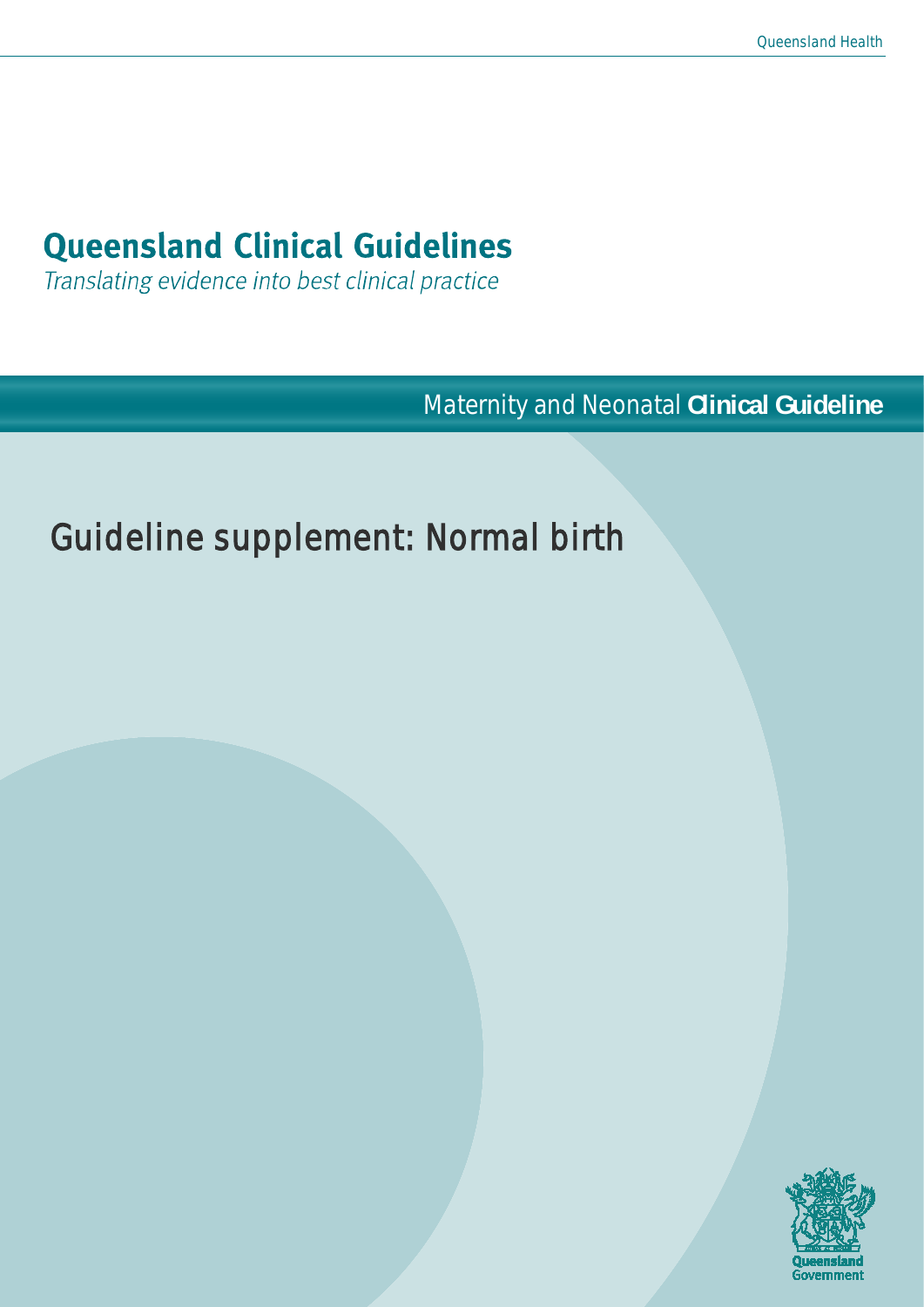| <b>Table of Contents</b> |
|--------------------------|
| $\mathbf{1}$             |
| 1.1                      |
| 1.2                      |
| 1.3                      |
| $\overline{2}$           |
| 2.1                      |
| 2.2                      |
| 2.3                      |
| 2.4                      |
| 2.4.1                    |
| 2.4.2                    |
| 3                        |
| 3.1                      |
| 3.2                      |
| $\overline{4}$           |
| 4.1                      |
| 5                        |
| 5.1                      |
| 5.2                      |
| 5.3                      |
| 5.3.1                    |
| 5.3.2                    |
| 5.4                      |
| 5.5                      |
| 5.6                      |
|                          |

#### **List of Tables**

© State of Queensland (Queensland Health) 2018



This work is licensed under a Creative Commons Attribution Non-Commercial No Derivatives 3.0 Australia licence. In essence, you are free to copy and<br>communicate the work in its current form for non-commercial purposes, as nd/3.0/au/deed.en

For further information contact Queensland Clinical Guidelines, RBWH Post Office, Herston Qld 4029, email <u>Guidelines@health.qld.gov.au,</u> phone (07) 3131<br>6777. For permissions beyond the scope of this licence contact: Inte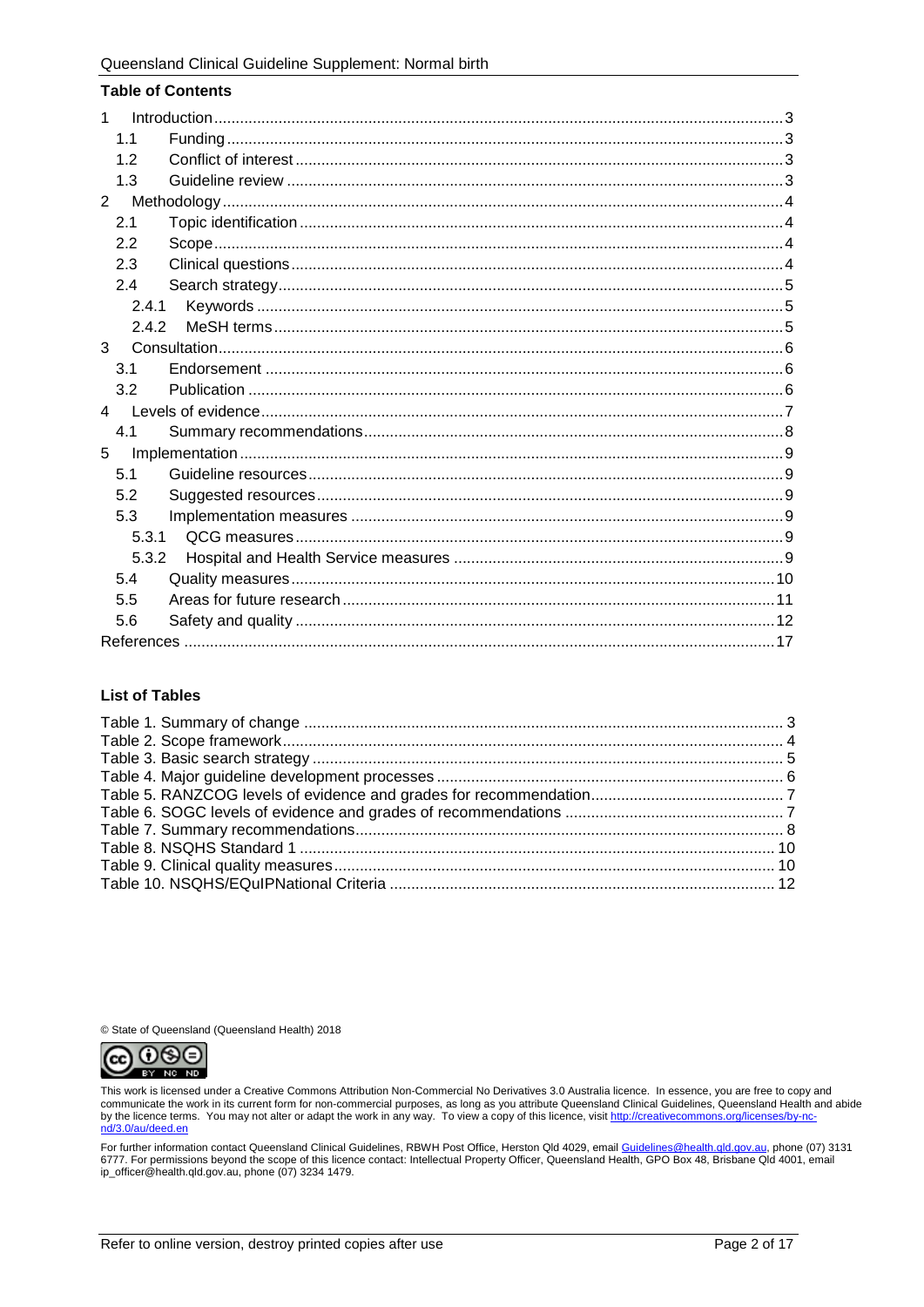# <span id="page-2-0"></span>**1 Introduction**

This document is a supplement to the Queensland Clinical Guideline (QCG) *Normal birth.* It provides supplementary information regarding guideline development, makes summary recommendations, suggests measures to assist implementation and quality activities, and summarises changes (if any) to the guideline since original publication. Refer to the guideline for abbreviations, acronyms, flow charts and acknowledgements.

### <span id="page-2-1"></span>**1.1 Funding**

The development of this guideline was funded by Healthcare Improvement Unit, Queensland Health. Consumer representatives were paid a standard fee. Other working party members participated on a voluntary basis.

#### <span id="page-2-2"></span>**1.2 Conflict of interest**

Declarations of conflict of interest were sought from clinical leads and working party members and managed in accordance with the Queensland Clinical Guidelines *[Conflict of Interest](https://www.health.qld.gov.au/qcg/development#coi)* statement. No conflicts of interest were declared.

#### <span id="page-2-3"></span>**1.3 Guideline review**

Queensland clinical guidelines are reviewed every five years or earlier if significant new evidence emerges. [Table 1](#page-2-4) provides a summary of changes made to the guidelines since original publication.

| <b>Publication date</b><br>Endorsed by:                                                                  | <b>Identifier</b> | <b>Summary of major change</b>                                                                                                                                                                                                                                                                                                                                                                                                                                                                                                                                                                                                     |  |
|----------------------------------------------------------------------------------------------------------|-------------------|------------------------------------------------------------------------------------------------------------------------------------------------------------------------------------------------------------------------------------------------------------------------------------------------------------------------------------------------------------------------------------------------------------------------------------------------------------------------------------------------------------------------------------------------------------------------------------------------------------------------------------|--|
| <b>April 2012</b>                                                                                        | MN12.25-V1-R17    | First publication                                                                                                                                                                                                                                                                                                                                                                                                                                                                                                                                                                                                                  |  |
| November 2017<br><b>Endorsed by Statewide</b><br><b>Maternity and Neonatal</b><br>Clinical Network (QLD) | MN17.25-V2-R22    | Full review at five year scheduled review<br>point.                                                                                                                                                                                                                                                                                                                                                                                                                                                                                                                                                                                |  |
| <b>June 2018</b>                                                                                         | MN17.25-V3-R22    | Water immersion: risks and benefits amended<br>From: "May increase genital tract trauma"<br>$\blacksquare$<br>To: "Conflicting evidence about effect on<br>perineal trauma"<br>Added: Refer to Queensland Clinical<br>Guideline: Perineal care guideline<br>References updated:<br>Cluett ER, Burns E, Cuthbert A.<br>Immersion in water in labour and birth.<br>Cochrane Database of Systematic<br><b>Reviews (2018)</b><br>RANZCOG Water immersion during<br>labour and birth (2017)<br>Supplement updated<br>Section 5.6 Safety and Quality updated<br>with 2017 National Safety and Quality<br><b>Health Service Standards</b> |  |

<span id="page-2-4"></span>Table 1. Summary of change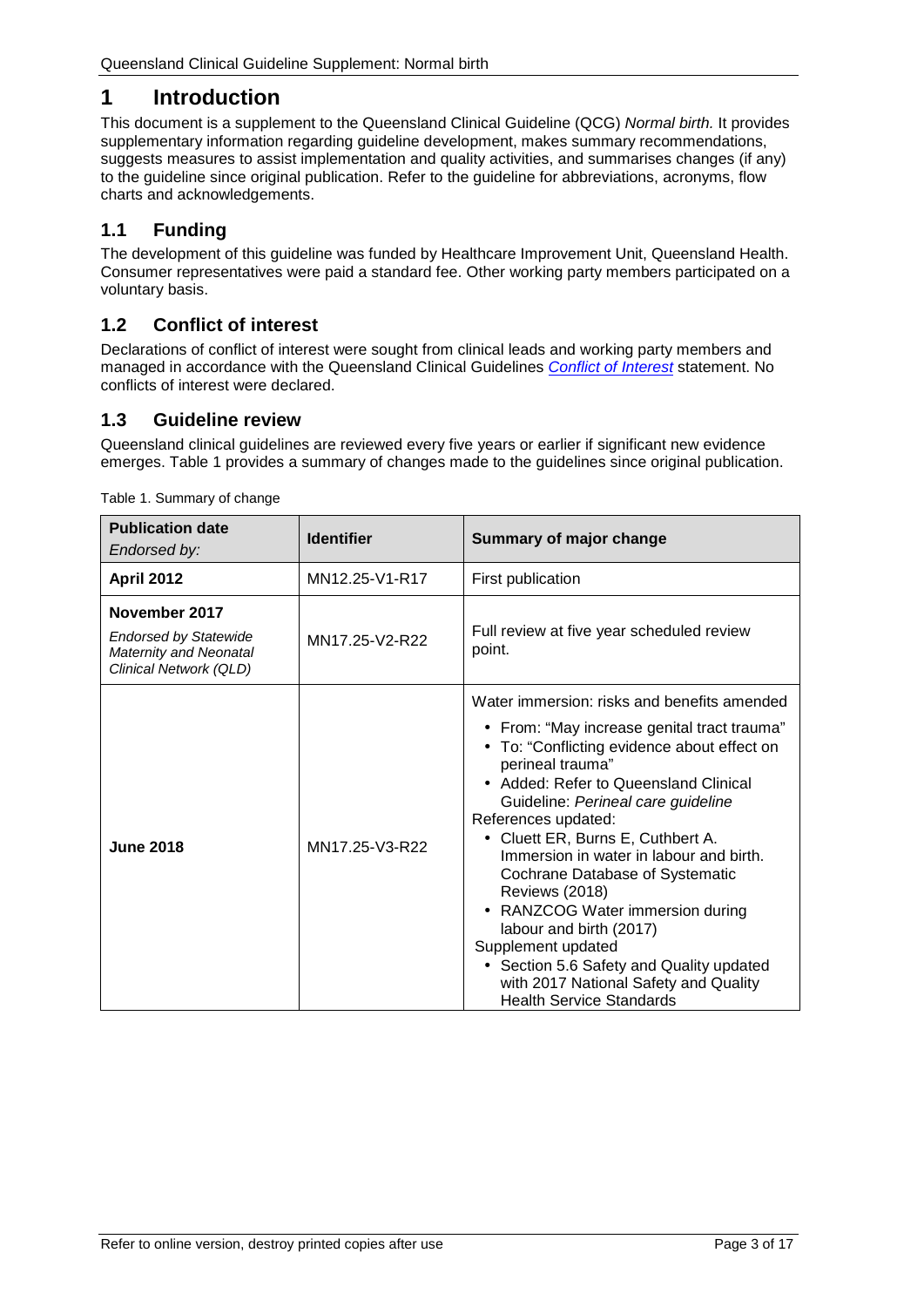# <span id="page-3-0"></span>**2 Methodology**

Queensland Clinical Guidelines (QCG) follows a rigorous process of guideline development. This process was endorsed by the Queensland Health Patient Safety and Quality Executive Committee in December 2009. The guidelines are best described as 'evidence informed consensus guidelines' and draw from the evidence base of existing national and international guidelines and the expert opinion of the working party.

#### <span id="page-3-1"></span>**2.1 Topic identification**

The topic was identified as a priority by the Statewide Maternity and Neonatal Clinical Network at a forum in 2009.

### <span id="page-3-2"></span>**2.2 Scope**

<span id="page-3-4"></span>The scope of the guideline was determined using the following framework.

| <b>Scope framework</b> |                                                                                                                                                      |  |  |  |
|------------------------|------------------------------------------------------------------------------------------------------------------------------------------------------|--|--|--|
| <b>Population</b>      | Women birthing at term (37-42 weeks)                                                                                                                 |  |  |  |
| <b>Purpose</b>         | Identify relevant evidence related to supporting normal birth                                                                                        |  |  |  |
| <b>Outcome</b>         | Supports:<br>o Incorporation into clinical practice of factors that promote normal birth<br>o Safe assessment and care of women during normal birth  |  |  |  |
| <b>Exclusions</b>      | Women who do not meet the inclusion criteria for normal birth.<br>o Refer to the ACM Consultation and Referral Guidelines for explicit<br>exclusions |  |  |  |

#### <span id="page-3-3"></span>**2.3 Clinical questions**

The following clinical questions were generated to inform the guideline scope and purpose:

- What aspects of woman centred care support normal birth?
- What assessment and care is required during the first stage of labour?
- What assessment and care is required during the second stage of labour?
- What assessment and care is required during the third stage of labour?
- What assessment and care is required during the fourth stage of labour?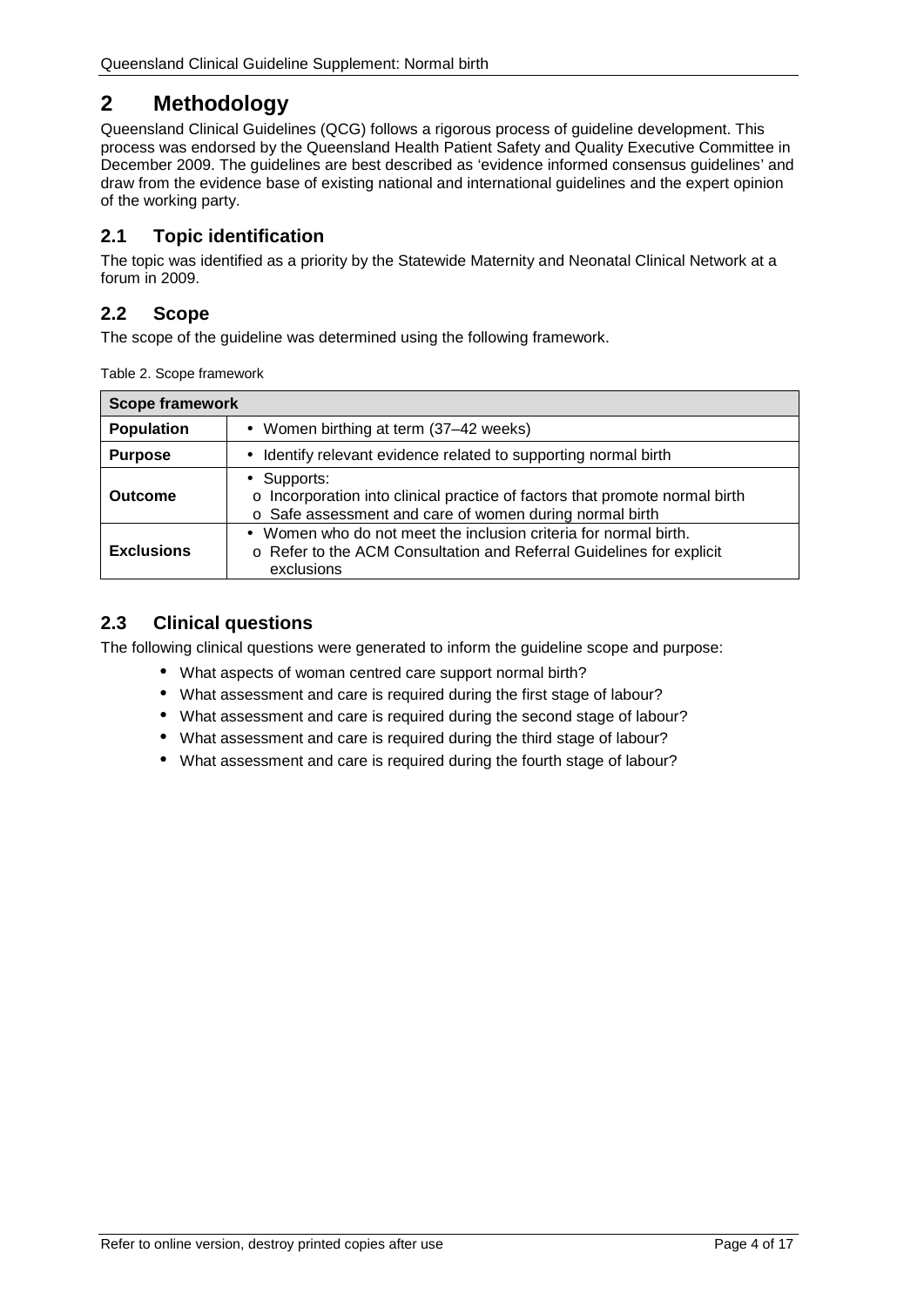#### <span id="page-4-0"></span>**2.4 Search strategy**

A search of the literature was conducted during January-May 2017. The QCG search strategy is an iterative process that is repeated and amended as guideline development occurs (e.g. if additional areas of interest emerge, areas of contention requiring more extensive review are identified or new evidence is identified). All guidelines are developed using a basic search strategy. This involves both a formal and informal approach.

<span id="page-4-3"></span>

| <b>Step</b>      |                                                                                                             | <b>Consideration</b>                                                                                                                                                                                                                                                                                                                                                                                                                                                                                                  |  |  |
|------------------|-------------------------------------------------------------------------------------------------------------|-----------------------------------------------------------------------------------------------------------------------------------------------------------------------------------------------------------------------------------------------------------------------------------------------------------------------------------------------------------------------------------------------------------------------------------------------------------------------------------------------------------------------|--|--|
| 1.               | Review clinical guidelines<br>developed by other<br>reputable groups relevant to<br>the clinical speciality | This may include national and/or international guideline<br>writers, professional organisations, government<br>organisations, state based groups.<br>This assists the guideline writer to identify:<br>o The scope and breadth of what others have found useful<br>for clinicians and informs the scope and clinical question<br>development<br>o Resources commonly found in guidelines such as<br>flowcharts, audit criteria and levels of evidence<br>o Common search and key terms<br>o Common and key references |  |  |
| 2.               | Undertake a foundation<br>search using key search<br>terms                                                  | Construct a search using common search and key terms<br>a.<br>identified during Step 1 above<br>Search the following databases:<br>o PubMed<br>o CINAHL<br>o Medline<br>o Cochrane Central Register of Controlled Trials<br>o EBSCO<br>o Embase<br>Studies published in English less than or equal to 5 years<br>previous are reviewed in the first instance. Other years<br>may be searched as are relevant to the topic<br>Save and document the search<br>Add other databases as relevant to the clinical area     |  |  |
| $\overline{3}$ . | Develop search word list for<br>each clinical question.                                                     | This may require the development of clinical sub-<br>questions beyond those identified in the initial scope.<br>Using the foundation search performed at Step 2 as the<br>baseline search framework, refine the search using the<br>specific terms developed for the clinical question<br>Save and document the search strategy undertaken for<br>each clinical question                                                                                                                                              |  |  |
| $\overline{4}$ . | Other search strategies                                                                                     | Search the reference lists of reports and articles for<br>additional studies<br>Access other sources for relevant literature<br>o Known resource sites<br>o Internet search engines<br>o Relevant text books                                                                                                                                                                                                                                                                                                          |  |  |

#### <span id="page-4-1"></span>**2.4.1 Keywords**

The following keywords were used in the basic search strategy: Pregnancy; woman; physiological birth; physiological; labour; labor; obstetric; collaboration; woman centred; caesarean; caesarean section

<span id="page-4-2"></span>Other keywords may have been used for specific aspects of the guideline.

#### **2.4.2 MeSH terms**

Australia; Delivery, Obstetric; Humans; Mothers; Pregnancy; Parturition; Labor; Caesarean section; Iatrogenic disease; Breast feeding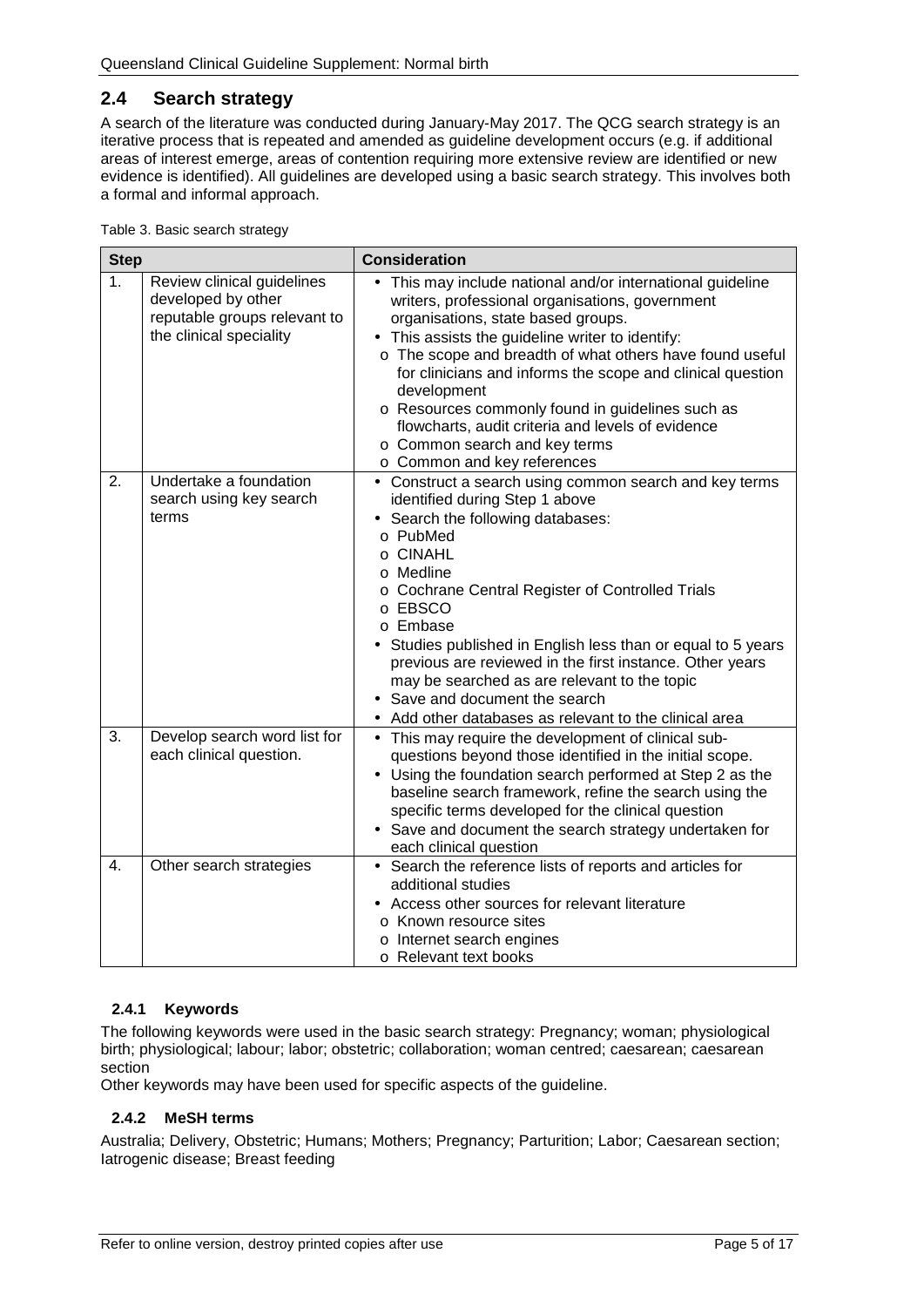# <span id="page-5-0"></span>**3 Consultation**

Major consultative and development processes occurred between January 2017 and July 2017. These are outlined in [Table 4.](#page-5-3)

| <b>Process</b>                   | <b>Activity</b>                                                                                                                                                                                                                                                                                                                                                                                                                        |  |
|----------------------------------|----------------------------------------------------------------------------------------------------------------------------------------------------------------------------------------------------------------------------------------------------------------------------------------------------------------------------------------------------------------------------------------------------------------------------------------|--|
| <b>Clinical lead</b>             | The nominated Clinical Lead was approved by QCG Steering Committee<br>٠.                                                                                                                                                                                                                                                                                                                                                               |  |
| <b>Consumer</b><br>participation | Consumer participation was invited from a range of consumer focused<br>٠<br>organisations who had previously accepted an invitation for on-going<br>involvement with QCG                                                                                                                                                                                                                                                               |  |
| <b>Working party</b>             | An EOI for working party membership was distributed via email to<br>Queensland clinicians and stakeholders in May 2017<br>The working party was recruited from responses received<br>$\blacksquare$<br>Working party members who participated in the working party<br>$\blacksquare$<br>consultation processes are acknowledged in the guideline<br>Working party consultation occurred in a virtual group via email<br>$\blacksquare$ |  |
| <b>Statewide</b><br>consultation | Consultation was invited from Queensland clinicians and stakeholders<br>$\blacksquare$<br>during May 2017 - July 2017<br>Feedback was received primarily via email<br>$\blacksquare$<br>All feedback was compiled and provided to the clinical lead and working<br>$\blacksquare$<br>party members for review and comment                                                                                                              |  |

<span id="page-5-3"></span>

|  |  | Table 4. Major guideline development processes |  |
|--|--|------------------------------------------------|--|
|--|--|------------------------------------------------|--|

#### <span id="page-5-1"></span>**3.1 Endorsement**

The guideline was endorsed by the:

- Queensland Clinical Guidelines Steering Committee in August 2017
- Statewide Maternity and Neonatal Clinical Network (Queensland) in October 2017  $\mathbf{r}$

#### <span id="page-5-2"></span>**3.2 Publication**

The guideline and guideline supplement were published on the QCG website in November 2017 The guideline can be cited as:

Queensland Clinical Guidelines. Normal birth. Guideline No. MN17.25-V3-R22. Queensland Health.2017. Available from:<http://www.health.qld.gov.au/qcg/>

The guideline supplement can be cited as:

Queensland Clinical Guidelines. Supplement: Normal birth. Guideline No. MN17.25 V3-R22. Queensland Health. 2017. Available from:<http://www.health.qld.gov.au/qcg/>.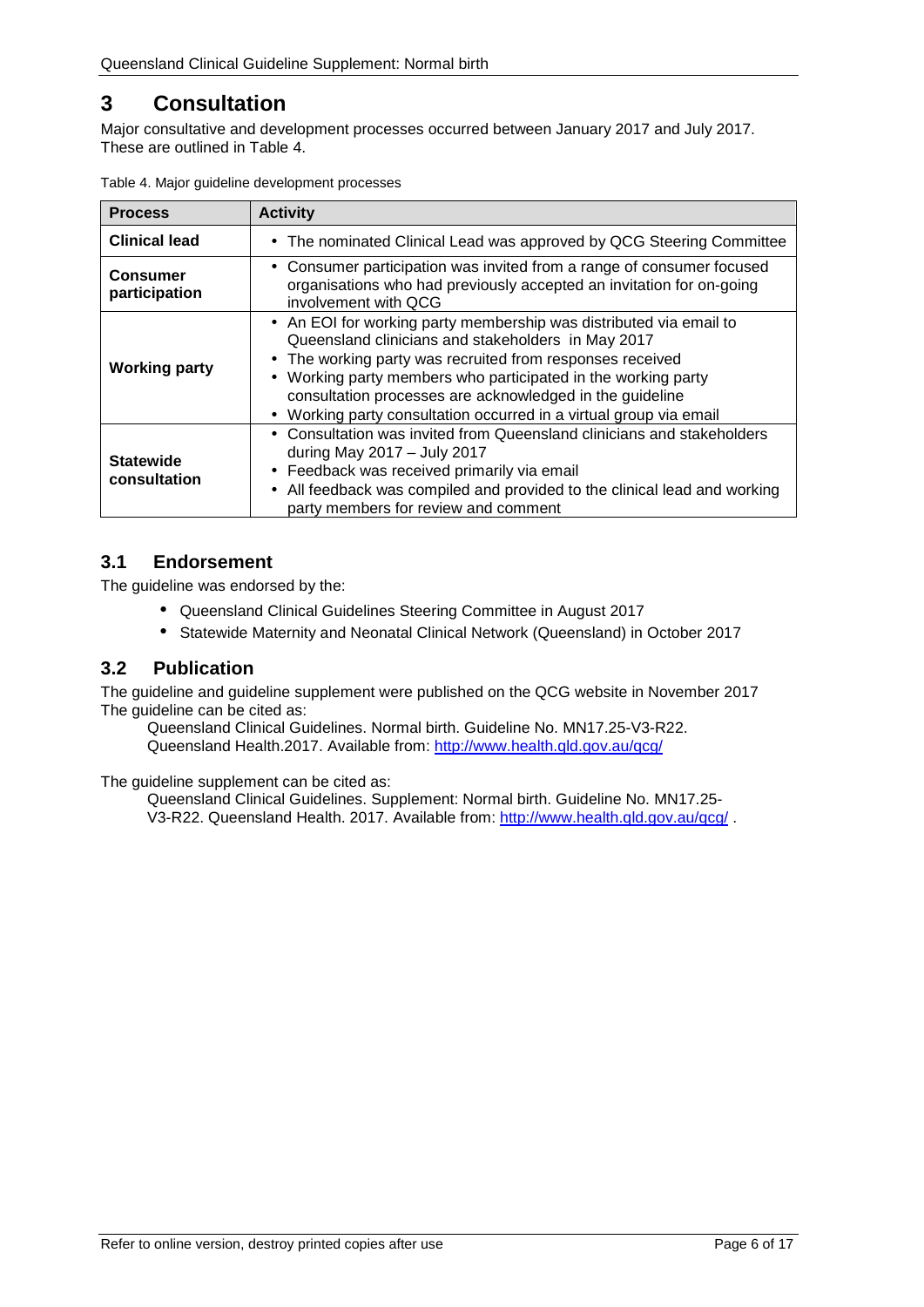# <span id="page-6-0"></span>**4 Levels of evidence**

The levels of evidence identified by the Royal Australian and New Zealand College of Obstetricians and Gynaecologist (RANZCOG) in [Table 5](#page-6-1) and the Society of Obstetricians and Gynaecologists of Canada (SOGC) in [Table 6](#page-6-2) were used to inform the summary recommendations. In addition some consensus recommendations are opinions based on respected authorities, descriptive studies, reports of expert committees or the clinical experience of the working party.

| <b>Recommendation category</b>    |   | <b>Description</b>                                                                                                                                                            |  |  |  |
|-----------------------------------|---|-------------------------------------------------------------------------------------------------------------------------------------------------------------------------------|--|--|--|
|                                   | A | Body of evidence can be trusted to guide practice                                                                                                                             |  |  |  |
| Evidence-based                    | В | Body of evidence can be trusted to guide practice in most<br>situations                                                                                                       |  |  |  |
| recommendation                    | C | Body of evidence provides some support for recommendation(s)<br>but care should be taken in its application                                                                   |  |  |  |
|                                   | D | The body of evidence is weak and the recommendation(s) must<br>be applied with caution                                                                                        |  |  |  |
| Consensus-based<br>recommendation |   | Consensus-based recommendations based on expert opinion<br>where the available evidence was inadequate or could not be<br>applied in the Australian and NZ healthcare content |  |  |  |
| Good practice note                |   | Practical advice and information based on an expert opinion to aid<br>in the implementation of the guideline                                                                  |  |  |  |

<span id="page-6-1"></span>Table 5. RANZCOG levels of evidence and grades for recommendation

#### <span id="page-6-2"></span>Table 6. SOGC levels of evidence and grades of recommendations

|        | <b>Quality of evidence assessment</b>                                                                                                                                                     | <b>Classification of recommendations</b> |                                                                                                                                                                                                         |
|--------|-------------------------------------------------------------------------------------------------------------------------------------------------------------------------------------------|------------------------------------------|---------------------------------------------------------------------------------------------------------------------------------------------------------------------------------------------------------|
|        | Evidence obtained from at least one<br>properly randomized controlled trial                                                                                                               | A                                        | There is good evidence to recommend the<br>clinical preventive action                                                                                                                                   |
| $II-1$ | Evidence from well-designed controlled<br>trials without randomization                                                                                                                    | в                                        | There is fair evidence to recommend the<br>clinical preventive action                                                                                                                                   |
| $II-2$ | Evidence from well-designed cohort<br>(prospective or retrospective) or case-<br>control studies, preferably from more<br>than one centre or research group                               | C                                        | The existing evidence is conflicting and<br>does not allow to make a<br>recommendation for or against use of the<br>clinical preventive action; however, other<br>factors may influence decision-making |
| $II-3$ | Evidence obtained from comparisons<br>between times or places with or without<br>intervention. Dramatic results in<br>uncontrolled experiments could also be<br>included in this category | D                                        | There is fair evidence to recommend<br>against the clinical preventive action                                                                                                                           |
| Ш      | Opinions of respected authorities, based<br>on clinical experience, descriptive<br>studies, or reports of expert committees                                                               | Е                                        | There is good evidence to recommend<br>against the clinical preventive action                                                                                                                           |
|        |                                                                                                                                                                                           | L                                        | There is insufficient evidence (in quantity<br>or quality) to make a recommendation;<br>however, other factors may influence<br>decision-making                                                         |

a The quality of evidence reported has been adapted from the Evaluation of Evidence criteria described in the Canadian Task Force on Preventive Health Care

<sup>b</sup>Recommendations included have been adapted from the Classification of recommendations criteria described in the Canadian Task Force on Preventive Health Care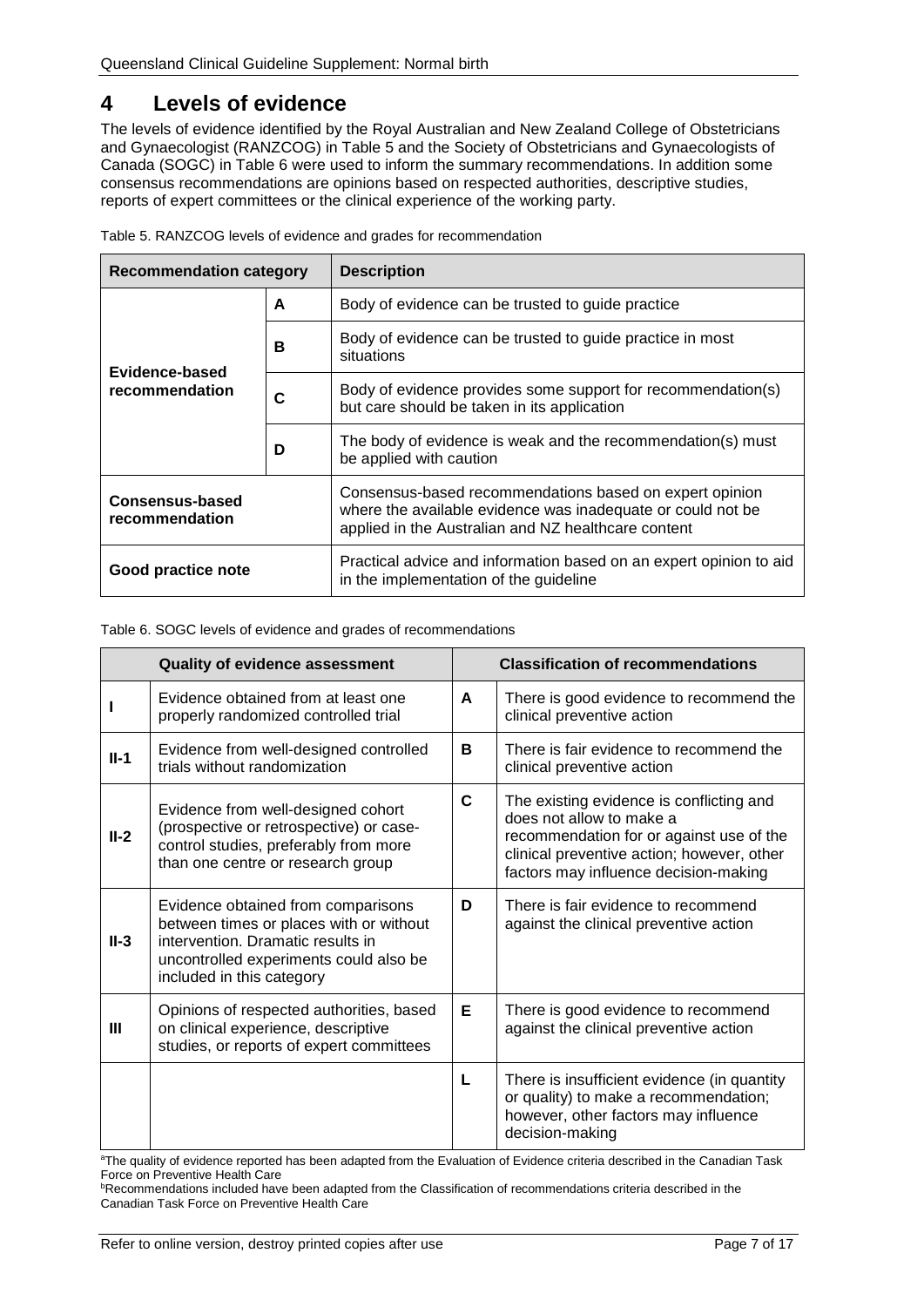# <span id="page-7-0"></span>**4.1 Summary recommendations**

<span id="page-7-1"></span>Table 7. Summary recommendations

|       | 1. Overarching principles                                                                                                                                                                                                                                                                                                   | <b>Grading of evidence</b>                             |
|-------|-----------------------------------------------------------------------------------------------------------------------------------------------------------------------------------------------------------------------------------------------------------------------------------------------------------------------------|--------------------------------------------------------|
| $1.1$ | Pregnancy, birth and the postnatal period are normal<br>physiological processes <sup>1</sup>                                                                                                                                                                                                                                | <b>Consensus</b>                                       |
| $1.2$ | Provision of woman centred care protects, promotes and<br>supports normal birth <sup>1-3</sup>                                                                                                                                                                                                                              | <b>Consensus</b>                                       |
| 1.3   | Inform the woman that giving birth is safe if she is at low risk<br>of complications <sup>4</sup>                                                                                                                                                                                                                           | <b>Consensus</b>                                       |
| 1.4   | Clear communication and collaboration is the cornerstone of<br>excellence in maternity care <sup>1,5,6</sup>                                                                                                                                                                                                                | <b>Consensus</b>                                       |
|       | 2. Pregnancy preparation                                                                                                                                                                                                                                                                                                    | <b>Grading of evidence</b>                             |
| 2.1   | Women and health care providers should have information<br>about coping strategies for early labour and mechanisms for<br>accessing support from caregivers <sup>7</sup>                                                                                                                                                    | III-A                                                  |
| 2.2   | Each woman should be provided with evidence-based<br>information about labour analgesia options prior to the onset<br>of labour and offered ample opportunity to discuss the risks<br>and benefits of each option available at her planned site of<br>birth <sup>7</sup>                                                    | III-A                                                  |
|       | 3. Labour support care                                                                                                                                                                                                                                                                                                      | <b>Grading of evidence</b>                             |
| 3.1   | Continuous labour support is recommended for all women in<br>active labour. Each labour unit should aim to provide the<br>opportunity for each woman to receive continuous one to one<br>labour support <sup>7</sup>                                                                                                        | $I - A$                                                |
| 3.2   | Women should be informed of the benefits of upright<br>positioning in labour and encouraged and assisted to<br>assume whatever positions they find most comfortable <sup>7</sup>                                                                                                                                            | I-B                                                    |
| 3.3   | Women who are at low risk of requiring general anaesthesia<br>should have the choice to eat or drink as desired or tolerated<br>in labour <sup>7</sup>                                                                                                                                                                      | I-A                                                    |
| 3.4   | When appropriate, health care providers should support<br>women in their choice of analgesic options in labour. These<br>may include pharmacological and non-pharmacological<br>measures <sup>7</sup>                                                                                                                       | III-A                                                  |
|       | 4. Fetal surveillance                                                                                                                                                                                                                                                                                                       | <b>Grading of evidence</b>                             |
| 4.2   | Intermittent auscultation is an appropriate method of<br>intrapartum fetal monitoring in women without recognised<br>risk factors <sup>8</sup>                                                                                                                                                                              | в                                                      |
|       | 5. Second stage                                                                                                                                                                                                                                                                                                             | <b>Grading of evidence</b>                             |
| 5.1   | Delayed pushing (passive second stage) is preferred when<br>the woman has no urge to push, particularly if the presenting<br>part is above station +2 and/or in a non-occiput anterior<br>position, assuming the fetus does not display abnormal<br>monitoring and the pregnant woman's status is satisfactory <sup>7</sup> | I-A                                                    |
|       | 6. Third stage                                                                                                                                                                                                                                                                                                              | <b>Grading of evidence</b>                             |
| 6.1   | Prophylactic oxytocics should be given after the birth of the<br>baby <sup>7</sup>                                                                                                                                                                                                                                          | I-A                                                    |
| 6.2   | In term and preterm infants who do not require neonatal<br>resuscitation, delayed umbilical cord clamping for at least 60<br>seconds is recommended irrespective of the mode of birth <sup>7</sup>                                                                                                                          | I-B                                                    |
| 6.3   | Active management (early cord clamping) is no longer<br>recommended for routine management of the third stage <sup>4,9-11</sup>                                                                                                                                                                                             | <b>Consensus/Strong</b><br>recommendation <sup>9</sup> |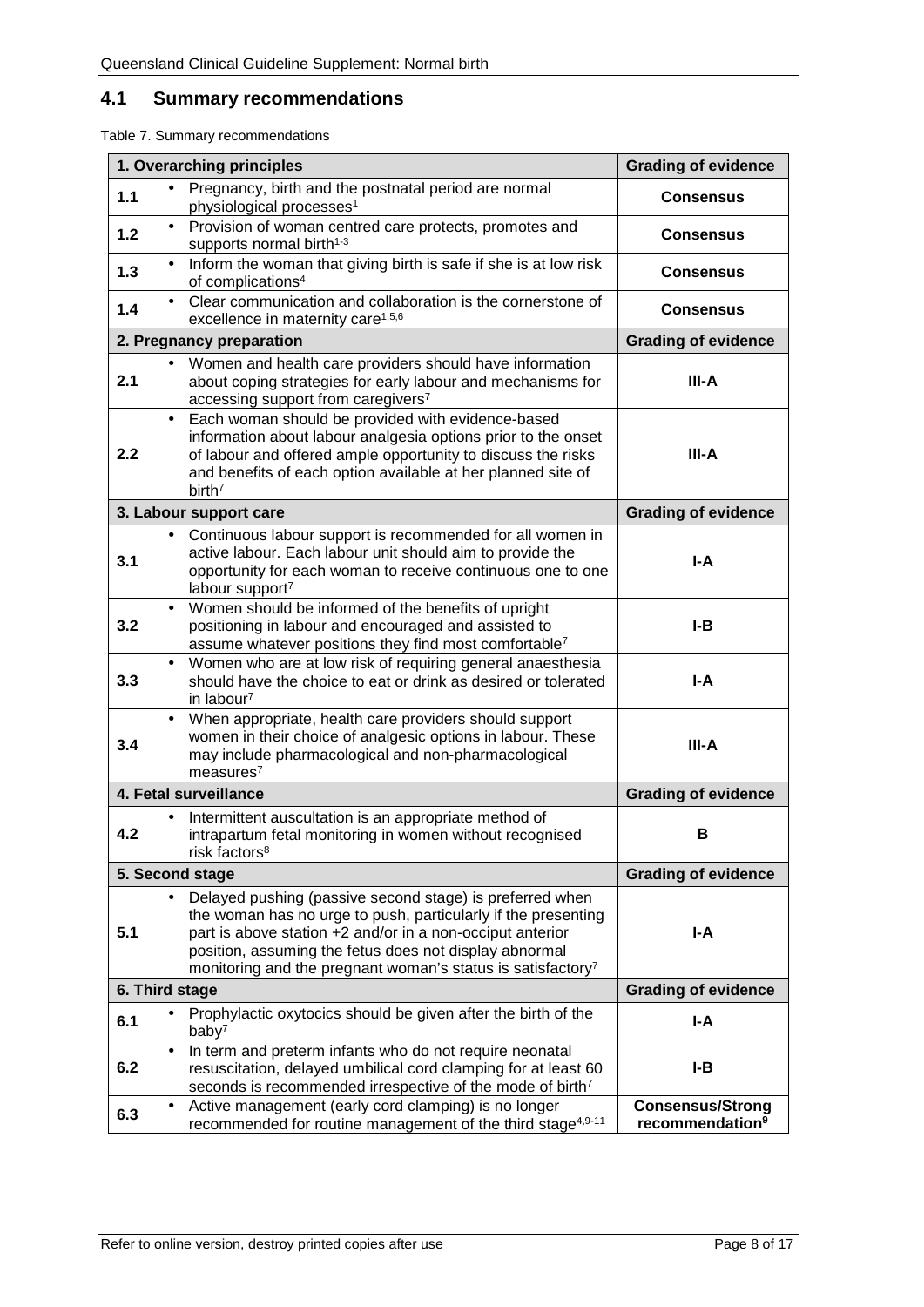# <span id="page-8-0"></span>**5 Implementation**

This guideline is applicable to all Queensland public and private maternity facilities. It can be downloaded in Portable Document Format (PDF) from [www.health.qld.gov.au/qcg](http://www.health.qld.gov.au/qcg)

#### <span id="page-8-1"></span>**5.1 Guideline resources**

The following guideline components are provided on the website as separate resources:

- Flowchart: Initial assessment
- Flowchart: First stage
- Flowchart: Second stage
- Flowchart: Third and fourth stage
- Education resource: Normal birth
- Knowledge assessment: Normal birth  $\sim$
- Parent information: Early labour

#### <span id="page-8-2"></span>**5.2 Suggested resources**

During the development process stakeholders identified additional resources with potential to complement and enhance guideline implementation and application. The following resources have not been sourced or developed by QCG but are suggested as complimentary to the guideline:

- Documentation tools
	- o Pregnancy Health record (PHR)
	- o Antenatal assessment form
	- o Early labour record
	- o Intrapartum record
	- o Vaginal birth clinical pathway
	- o Neonatal clinical pathway
- Local escalation pathways and management when women decline recommended care

#### <span id="page-8-3"></span>**5.3 Implementation measures**

<span id="page-8-4"></span>Suggested activities to assist implementation of the guideline are outlined below.

#### **5.3.1 QCG measures**

- Notify Chief Executive Officer and relevant stakeholders
- $\mathbf{r}$  . Monitor emerging new evidence to ensure guideline reflects contemporaneous practice
- Capture user feedback
- Record and manage change requests

#### <span id="page-8-5"></span>**5.3.2 Hospital and Health Service measures**

Initiate, promote and support local systems and processes to integrate the guideline into clinical practice, including:

- Hospital and Health Service (HHS) Executive endorse the guidelines and their use in the HHS and communicate this to staff
- Promote the introduction of the guideline to relevant health care professionals
- Support education and training opportunities relevant to the guideline and service capabilities
- Align clinical care with guideline recommendations
- Undertake relevant implementation activities as outlined in the *Guideline implementation checklist* available at [www.health.qld.gov.au/qcg](http://www.health.qld.gov.au/qcg)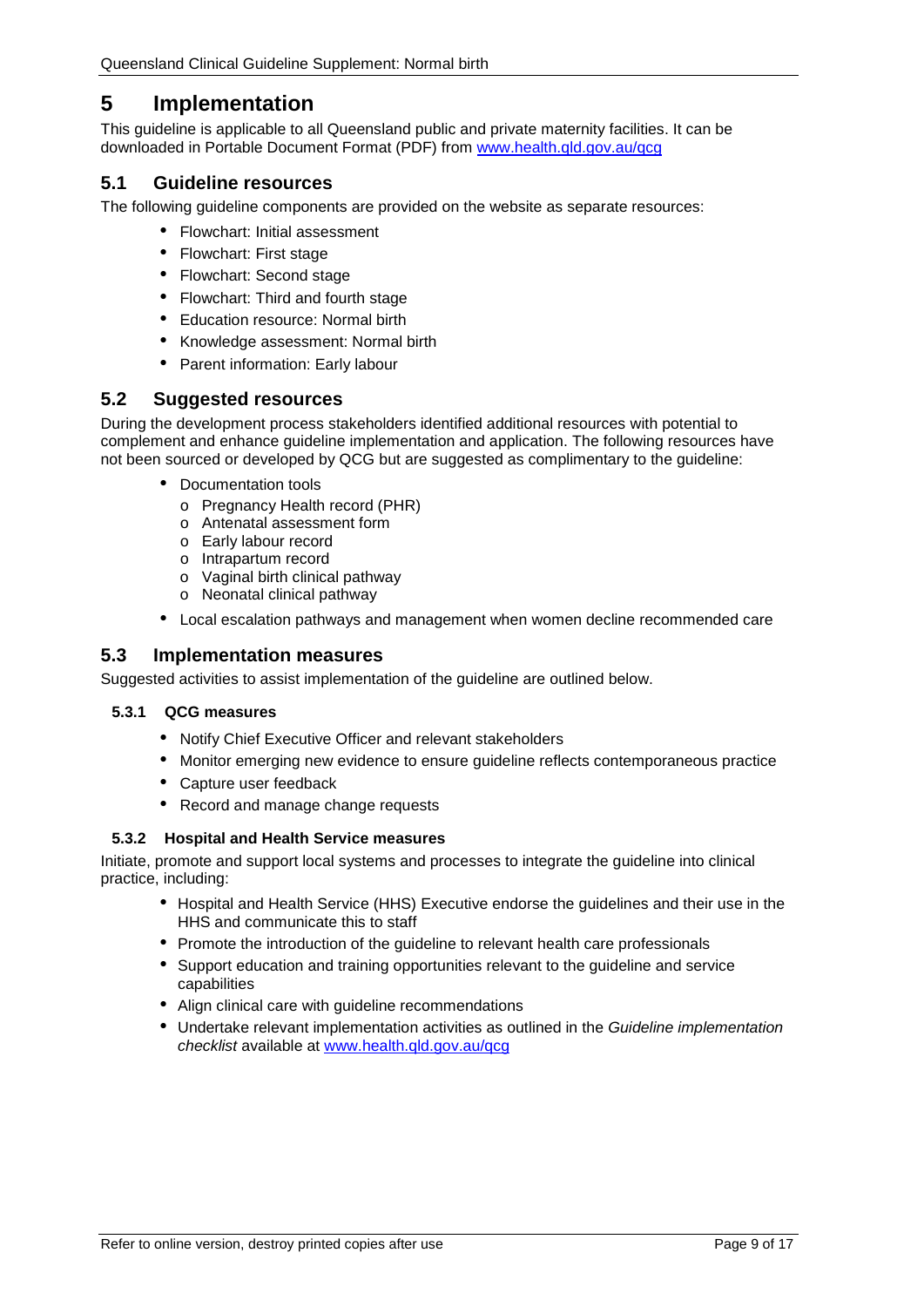#### <span id="page-9-0"></span>**5.4 Quality measures**

Auditing of guideline recommendations and content assists with identifying quality of care issues and provides evidence of compliance with the National Safety and Quality Health Service (NSQHS)Standards12 [refer to [Table 8\]](#page-9-1). Suggested audit and quality measures are identified in [Table](#page-9-2)  [9. Clinical quality measures.](#page-9-2)

<span id="page-9-1"></span>Table 8. NSQHS Standard 1

| NSQHS Standard 1: Clinical governance         |                                                                                                                                                                                           |  |  |
|-----------------------------------------------|-------------------------------------------------------------------------------------------------------------------------------------------------------------------------------------------|--|--|
| <b>Clinical performance and effectiveness</b> |                                                                                                                                                                                           |  |  |
| Criterion 1.27:                               | <b>Actions required:</b>                                                                                                                                                                  |  |  |
| Evidence based care                           | Provide clinicians with ready access to best-practice<br>a.<br>guidelines, integrated care pathways, clinical pathways and<br>decision support tools relevant to their clinical practice  |  |  |
|                                               | Support clinicians to use the best available evidence,<br>b.<br>including relevant clinical care standards developed by the<br>Australian Commission on Safety and Quality in Health Care |  |  |

The following clinical quality measures are suggested for low risk women:

Compare with other Queensland maternity facilities and statewide percentages

<span id="page-9-2"></span>

|  |  |  | Table 9. Clinical quality measures |
|--|--|--|------------------------------------|
|--|--|--|------------------------------------|

| <b>No</b> | <b>Audit criteria</b>                                                                                                                                                                                                                                                                                                                                                                                                                                                                                                  | <b>Guideline Section</b>                          |
|-----------|------------------------------------------------------------------------------------------------------------------------------------------------------------------------------------------------------------------------------------------------------------------------------------------------------------------------------------------------------------------------------------------------------------------------------------------------------------------------------------------------------------------------|---------------------------------------------------|
| 1.        | Proportion of women in active labour who have one to one<br>care and support from an assigned midwife. <sup>13</sup>                                                                                                                                                                                                                                                                                                                                                                                                   | Section 2.5<br>Support during labour<br>and birth |
| 2.        | Proportion of women at low risk of complications who have<br>routine cardiotocography as part of the initial assessment of<br>labour. $13$<br>(low expected)                                                                                                                                                                                                                                                                                                                                                           | Section 4.2<br>Assessment                         |
| 3.        | Proportion of women at low risk of complications and who are<br>progressing normally in labour, who have their labour<br>augmented (ARM or oxytocin) . <sup>13</sup><br>(low expected)                                                                                                                                                                                                                                                                                                                                 | Section 5 First stage<br>Section 6 Second stage   |
| 4.        | Proportion of women who have all components of the package<br>of care referred to as 'modified active management of third<br>stage'<br>. Waiting 1-3 minutes after the birth of the baby or until cord<br>pulsation ceases and then<br>Administration of an uterotonic before clamping and cutting<br>of the cord<br>Controlled cord traction optional<br>Do not have the cord clamped earlier than 1 minute after<br>the birth unless there is concern about cord integrity or the<br>baby's heartbeat. <sup>13</sup> | Section 7 Third stage                             |
| 5.        | Proportion of women who are offered skin to skin contact with<br>their babies after the birth. <sup>13</sup>                                                                                                                                                                                                                                                                                                                                                                                                           | Section 8.1<br>Newborn care and<br>assessment     |
| 6.        | The frequency, indication and number of vaginal examination<br>in the low risk woman                                                                                                                                                                                                                                                                                                                                                                                                                                   | Section 4.3 Vaginal<br>examination                |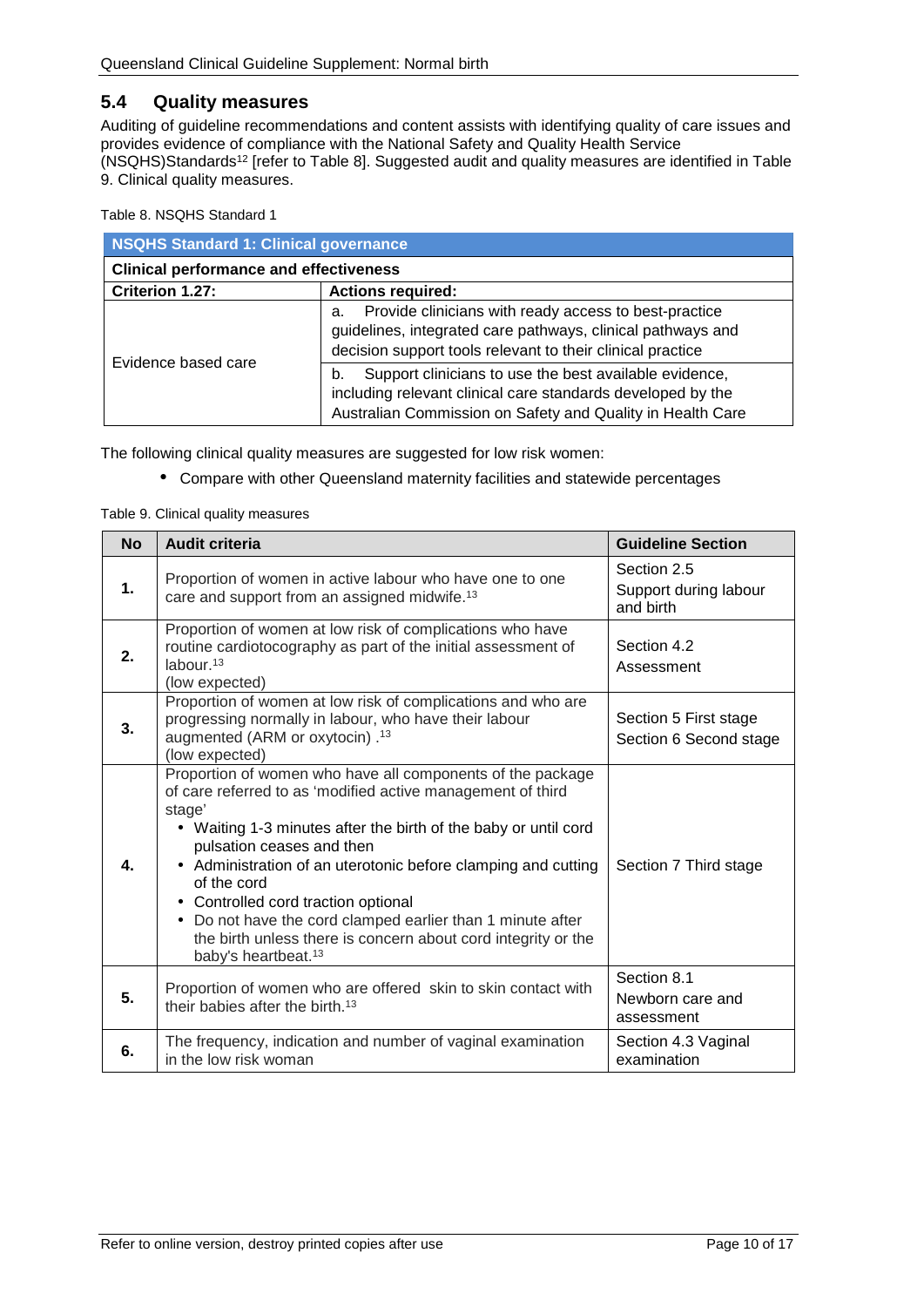#### <span id="page-10-0"></span>**5.5 Areas for future research**

Areas of interest for future development include

- Levels of staff uptake, use and satisfaction with the Normal birth guideline
- Levels of collaborative decision making when using the quideline<sup>14</sup>

During development the following areas where identified as having limited or poor quality evidence to inform clinical decision making. Further research in these areas may be useful.

- Risks and benefits of water birth
- Effectiveness of comfort methods and strategies for pain management in labour including:
	- o Transcutaneous electrical nerve stimulation (TENS)
	- o Sterile Water Injections
	- o Hypnosis
	- o Hydrotherapy
	- o Aromatherapy
	- o Massage/Yoga/Breathing
- Risks and benefits of paracetamol use in early labour
- Risks and benefits to the newborn of Lotus birth
- Risks and benefits of placentophagy (ingesting placenta)
- Short and long term effects of oxytocin administration on the newborn
- Short and long term risks and benefits of a 'longer' duration of second stage in women and their babies for example:
	- o Pelvic floor functioning following longer second stage
	- o Newborn condition at birth,
	- o Impact on the use of other interventions (e.g. CS, assisted birth)
	- o Women's preferences and satisfaction
- Risks and benefits of amniotomy when first stage of labour is prolonged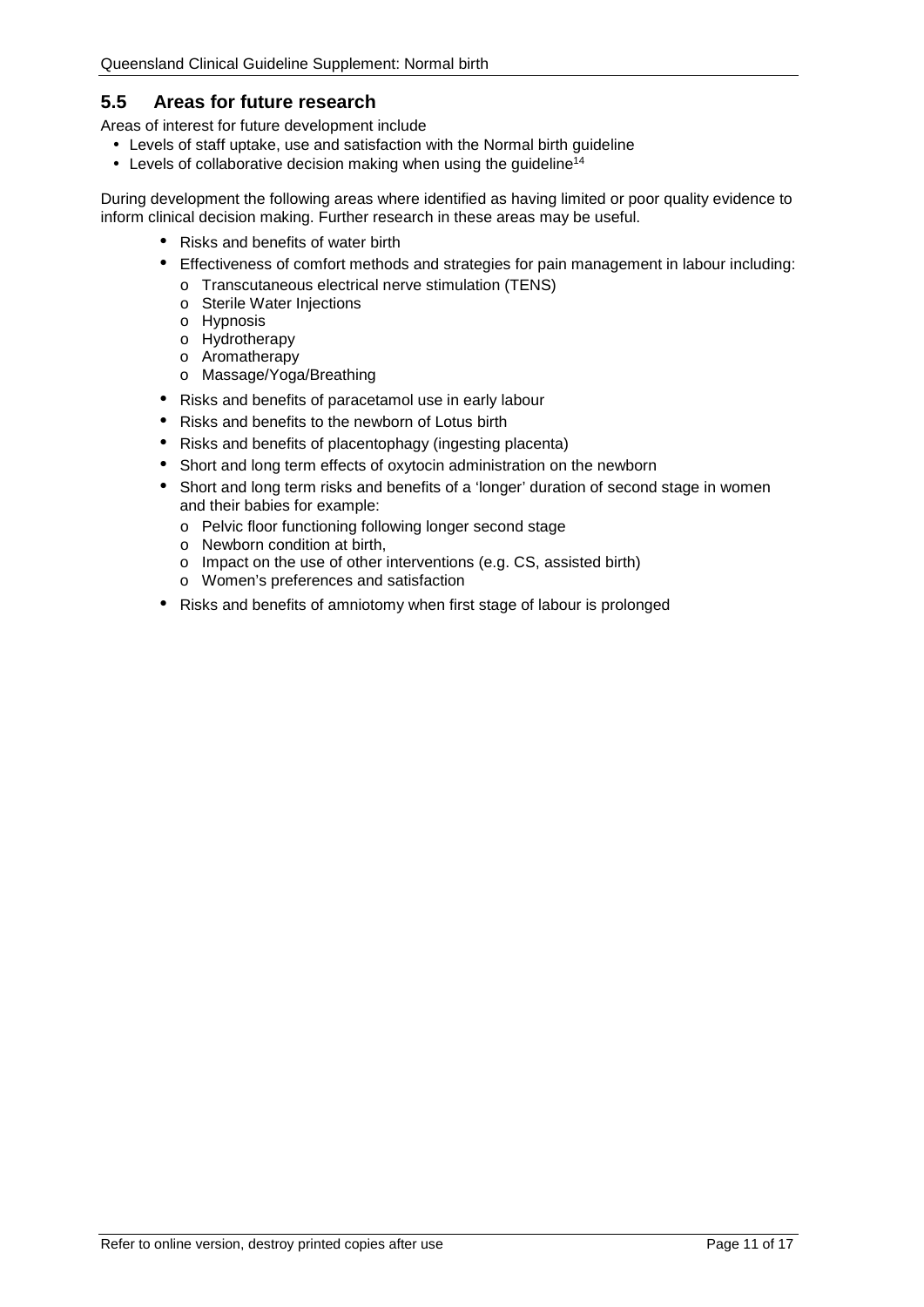# **5.6 Safety and quality**

Implementation of this guideline provides evidence of compliance with the National Safety and Quality Health Service Standards and Australian Council on Healthcare Standards (ACHS) Evaluation and Quality Improvement Program (EQuIP) National accreditation programs.<sup>12,15</sup>

Table 10. NSQHS/EQuIPNational Criteria

<span id="page-11-1"></span><span id="page-11-0"></span>

| <b>NSQHS/EQuIPNational Criteria</b>                                                                                                                                                                                              | <b>Actions required</b>                                                                                                                                                                                                                                                                                                                                                                                                                                                   | <b>b</b> Evidence of compliance                                                                                                                                                                                                                                                                                                                                                                                                                                                                        |
|----------------------------------------------------------------------------------------------------------------------------------------------------------------------------------------------------------------------------------|---------------------------------------------------------------------------------------------------------------------------------------------------------------------------------------------------------------------------------------------------------------------------------------------------------------------------------------------------------------------------------------------------------------------------------------------------------------------------|--------------------------------------------------------------------------------------------------------------------------------------------------------------------------------------------------------------------------------------------------------------------------------------------------------------------------------------------------------------------------------------------------------------------------------------------------------------------------------------------------------|
| <b>NSQHS Standard 1: Clinical governance</b>                                                                                                                                                                                     |                                                                                                                                                                                                                                                                                                                                                                                                                                                                           |                                                                                                                                                                                                                                                                                                                                                                                                                                                                                                        |
| Patient safety and quality systems<br>Safety and quality systems are<br>integrated with governance processes<br>to enable organisations to actively<br>manage and improve the safety and<br>quality of health care for patients. | Diversity and high risk groups<br>1.15 The health service organisation:<br>a. Identifies the diversity of the consumers using its services<br>b. Identifies groups of patients using its services who are at higher<br>risk of harm<br>c. Incorporates information on the diversity of its consumers and<br>higher-risk groups into the planning and delivery of care                                                                                                     | Assessment and care appropriate to the cohort of patients is<br>Þ<br>identified in the guideline<br>High risk groups are identified in the guideline<br>Þ<br>The guideline is based on the best available evidence<br>b                                                                                                                                                                                                                                                                                |
| <b>Clinical performance and</b><br>effectiveness<br>The workforce has the right<br>qualifications, skills and supervision to<br>provide safe, high-quality health care to<br>patients.                                           | <b>Evidence based care</b><br>1.27 The health service organisation has processes that:<br>a. Provide clinicians with ready access to best-practice guidelines,<br>integrated care pathways, clinical pathways and decision support<br>tools relevant to their clinical practice<br>b. Support clinicians to use the best available evidence, including<br>relevant clinical care standards developed by the Australian<br>Commission on Safety and Quality in Health Care | <b>D</b> Queensland Clinical Guidelines is funded by Queensland Health<br>to develop clinical guidelines relevant to the service line to guide<br>safe patient care across Queensland<br>The guideline provides evidence-based and best practice<br>þ<br>recommendations for care<br><b>D</b> The guideline is endorsed for use in Queensland Health<br>facilities.<br>A desktop icon is available on every Queensland Health<br>computer desktop to provide quick and easy access to the<br>guideline |
|                                                                                                                                                                                                                                  | Performance management<br>1.22 The health service organisation has valid and reliable<br>performance review processes that:<br>a. Require members of the workforce to regularly take part in a<br>review of their performance<br>b. Identify needs for training and development in safety and quality<br>c. Incorporate information on training requirements into the<br>organisation's training system                                                                   | The guideline has accompanying educational resources to<br>b<br>support ongoing safety and quality education for identified<br>professional and personal development. The resources are<br>freely available on the internet http://www.health.qld.gov.au/qcg                                                                                                                                                                                                                                           |
| Patient safety and quality systems<br>Safety and quality systems are<br>integrated with governance processes<br>to enable organisations to actively<br>manage and improve the safety and<br>quality of health care for patients. | <b>Policies and procedures</b><br>1.7 The health service organisation uses a risk management<br>approach to:<br>a. Set out, review, and maintain the currency and effectiveness of,<br>policies, procedures and protocols<br>b. Monitor and take action to improve adherence to policies,<br>procedures and protocols<br>c. Review compliance with legislation, regulation and jurisdictional<br>requirements                                                             | <b>D</b> QCG has established processes to review and maintain all<br>guidelines and associated resources<br><b>b</b> Change requests are managed to ensure currency of published<br>quidelines<br>Implementation tools and checklist are provided to assist with<br>Þ<br>adherence to guidelines<br><b>b</b> Suggested audit criteria are provided in guideline supplement<br>The guidelines comply with legislation, regulation and<br>jurisdictional requirements                                    |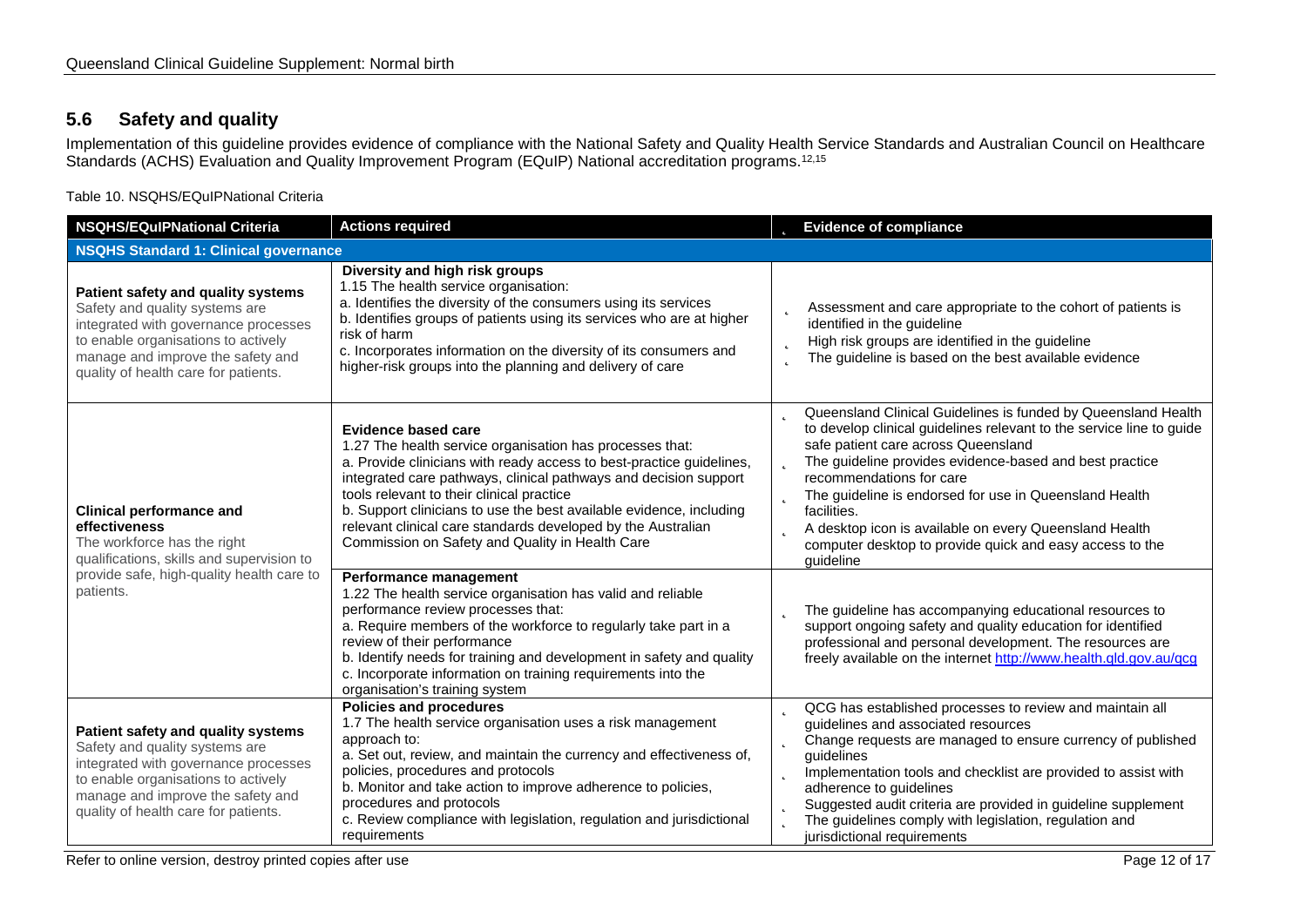| <b>NSQHS/EQulPNational Criteria</b><br><b>Actions required</b>                                                                                                                                                                                                                                                             |                                                                                                                                                                                                                                                                                                                                                                                                                                                                                                                                                                                                                                                                                                                                                                                                                                                                                                                                                                                                 | <b>b</b> Evidence of compliance                                                                                                                                                                                                                                                                                                                                                                                                                                           |  |  |
|----------------------------------------------------------------------------------------------------------------------------------------------------------------------------------------------------------------------------------------------------------------------------------------------------------------------------|-------------------------------------------------------------------------------------------------------------------------------------------------------------------------------------------------------------------------------------------------------------------------------------------------------------------------------------------------------------------------------------------------------------------------------------------------------------------------------------------------------------------------------------------------------------------------------------------------------------------------------------------------------------------------------------------------------------------------------------------------------------------------------------------------------------------------------------------------------------------------------------------------------------------------------------------------------------------------------------------------|---------------------------------------------------------------------------------------------------------------------------------------------------------------------------------------------------------------------------------------------------------------------------------------------------------------------------------------------------------------------------------------------------------------------------------------------------------------------------|--|--|
| <b>NSQHS Standard 2: Partnering with Consumers</b>                                                                                                                                                                                                                                                                         |                                                                                                                                                                                                                                                                                                                                                                                                                                                                                                                                                                                                                                                                                                                                                                                                                                                                                                                                                                                                 |                                                                                                                                                                                                                                                                                                                                                                                                                                                                           |  |  |
| <b>Health literacy</b><br>Health service organisations<br>communicate with consumers in a way<br>that supports effective partnerships.                                                                                                                                                                                     | Communication that supports effective partnerships<br>2.8 The health service organisation uses communication<br>mechanisms that are tailored to the diversity of the consumers who<br>use its services and, where relevant, the diversity of the local<br>community<br>2.9 Where information for patients, carers, families and consumers<br>about health and health services is developed internally, the<br>organisation involves consumers in its development and review<br>2.10 The health service organisation supports clinicians to<br>communicate with patients, carers, families and consumers about<br>health and health care so that:<br>a. Information is provided in a way that meets the needs of patients,<br>carers, families and consumers<br>b. Information provided is easy to understand and use<br>c. The clinical needs of patients are addressed while they are in the<br>health service organisation<br>d. Information needs for ongoing care are provided on discharge | <b>b</b> Consumer consultation was sought and obtained during the<br>development of the guideline. Refer to the acknowledgement<br>section of the guideline for details<br>Consumer information is developed to align with the guideline<br>þ<br>and included consumer involvement during development and<br>review<br><b>b</b> The consumer information was developed using plain English<br>and with attention to literacy and ease of reading needs of the<br>consumer |  |  |
| Partnering with consumers in<br>organisational design and<br>governance<br>Consumers are partners in the design<br>and governance of the organisation.                                                                                                                                                                     | Partnerships in healthcare governance planning, design,<br>measurement and evaluation<br>2.11 The health service organisation:<br>a. Involves consumers in partnerships in the governance of, and to<br>design, measure and evaluate, health care<br>b. Has processes so that the consumers involved in these<br>partnerships reflect the diversity of consumers who use the service<br>or, where relevant, the diversity of the local community<br>2.14 The health service organisation works in partnership with<br>consumers to incorporate their views and experiences into training<br>and education for the workforce                                                                                                                                                                                                                                                                                                                                                                     | <b>b</b> Consumers are members of guideline working parties<br>The guideline is based on the best available evidence<br>The guidelines and consumer information are endorsed by the<br>QCG and Queensland Statewide Maternity and Neonatal Clinical<br>Network Steering Committees which includes consumer<br>membership                                                                                                                                                  |  |  |
| <b>NSQHS Standard 4: Medication safety</b>                                                                                                                                                                                                                                                                                 |                                                                                                                                                                                                                                                                                                                                                                                                                                                                                                                                                                                                                                                                                                                                                                                                                                                                                                                                                                                                 |                                                                                                                                                                                                                                                                                                                                                                                                                                                                           |  |  |
| <b>Clinical governance and quality</b><br>improvement to support medication<br>management<br>Organisation-wide systems are used to<br>support and promote safety for<br>procuring, supplying, storing,<br>compounding, manufacturing,<br>prescribing, dispensing, administering<br>and monitoring the effects of medicines | Integrating clinical governance<br>4.1 Clinicians use the safety and quality systems from the Clinical<br>Governance Standard when:<br>a. Implementing policies and procedures for medication<br>management<br>b. Managing risks associated with medication management<br>c. Identifying training requirements for medication management                                                                                                                                                                                                                                                                                                                                                                                                                                                                                                                                                                                                                                                        | The guideline provides current evidence based<br>recommendations about medication                                                                                                                                                                                                                                                                                                                                                                                         |  |  |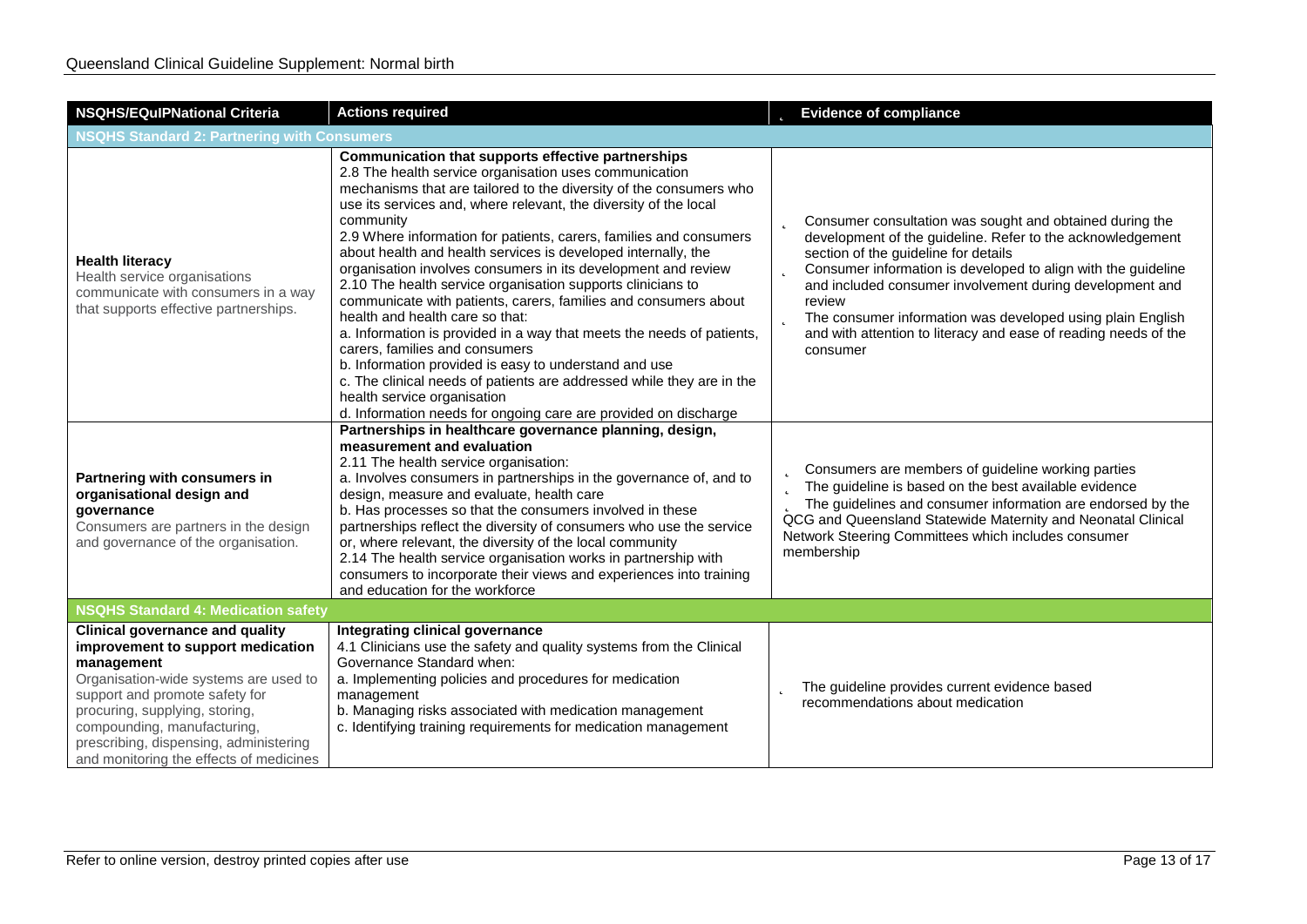| <b>NSQHS/EQuIPNational Criteria</b><br><b>Actions required</b>                                                                                                                                                                                |                                                                                                                                                                                                                                                                                                                                                                                                                                                                                                                                                                                                                                                                                                                                                                                                                                                                                                                                                                                                                                                                                                                                                                                                                                                                                                    |   | <b>b</b> Evidence of compliance                                                                                                                                                                                                                                                                                                                                                                                                                                                                |
|-----------------------------------------------------------------------------------------------------------------------------------------------------------------------------------------------------------------------------------------------|----------------------------------------------------------------------------------------------------------------------------------------------------------------------------------------------------------------------------------------------------------------------------------------------------------------------------------------------------------------------------------------------------------------------------------------------------------------------------------------------------------------------------------------------------------------------------------------------------------------------------------------------------------------------------------------------------------------------------------------------------------------------------------------------------------------------------------------------------------------------------------------------------------------------------------------------------------------------------------------------------------------------------------------------------------------------------------------------------------------------------------------------------------------------------------------------------------------------------------------------------------------------------------------------------|---|------------------------------------------------------------------------------------------------------------------------------------------------------------------------------------------------------------------------------------------------------------------------------------------------------------------------------------------------------------------------------------------------------------------------------------------------------------------------------------------------|
| <b>NSQHS Standard 5: Comprehensive care</b>                                                                                                                                                                                                   |                                                                                                                                                                                                                                                                                                                                                                                                                                                                                                                                                                                                                                                                                                                                                                                                                                                                                                                                                                                                                                                                                                                                                                                                                                                                                                    |   |                                                                                                                                                                                                                                                                                                                                                                                                                                                                                                |
| <b>Clinical governance and quality</b><br>improvement to support<br>comprehensive care<br>Systems are in place to support<br>clinicians to deliver comprehensive care                                                                         | Integrating clinical governance<br>5.1 Clinicians use the safety and quality systems from the Clinical<br>Governance Standard when:<br>a. Implementing policies and procedures for comprehensive care<br>b. Managing risks associated with comprehensive care<br>c. Identifying training requirements to deliver comprehensive care<br><b>Partnering with consumers</b><br>5.3 Clinicians use organisational processes from the Partnering with<br>Consumers Standard when providing comprehensive care to:<br>a. Actively involve patients in their own care<br>b. Meet the patient's information needs<br>c. Share decision-making                                                                                                                                                                                                                                                                                                                                                                                                                                                                                                                                                                                                                                                               |   | <b>b</b> The guideline has accompanying educational resources to<br>support ongoing safety and quality education for identified<br>professional and personal development. The resources are<br>freely available on the internet http://www.health.qld.gov.au/qcg<br><b>b</b> The guideline provides evidence-based and best practice<br>recommendations for care<br><b>b</b> Consumer information is developed for the guideline                                                               |
| <b>NSQHS Standard 6: Communicating for safety</b>                                                                                                                                                                                             |                                                                                                                                                                                                                                                                                                                                                                                                                                                                                                                                                                                                                                                                                                                                                                                                                                                                                                                                                                                                                                                                                                                                                                                                                                                                                                    |   |                                                                                                                                                                                                                                                                                                                                                                                                                                                                                                |
| <b>Clinical governance and quality</b><br>improvement to support effective<br>communication<br>Systems are in place for effective and<br>coordinated communication that<br>supports the delivery of continuous and<br>safe care for patients. | Integrating clinical governance<br>6.1 Clinicians use the safety and quality systems from the Clinical<br>Governance Standard when:<br>a. Implementing policies and procedures to support effective clinical<br>communication<br>b. Managing risks associated with clinical communication<br>c. Identifying training requirements for effective and coordinated<br>clinical communication<br><b>Partnering with consumers</b><br>6.3 Clinicians use organisational processes from the Partnering with<br>Consumers Standard to effectively communicate with patients,<br>carers and families during high-risk situations to:<br>a. Actively involve patients in their own care<br>b. Meet the patient's information needs<br>c. Share decision-making<br>Organisational processes to support effective communication<br>6.4 The health service organisation has clinical communications<br>processes to support effective communication when:<br>a. Identification and procedure matching should occur<br>b. All or part of a patient's care is transferred within the organisation,<br>between multidisciplinary teams, between clinicians or between<br>organisations; and on discharge<br>c. Critical information about a patient's care, including information on<br>risks, emerges or changes | Þ | <b>b</b> Requirements for effective clinical communication by clinicians<br>are identified<br><b>b</b> The guideline provides evidence-based and best practice<br>recommendations for communication between clinicians<br><b>b</b> The guideline provides evidence-based and best practice<br>recommendations for communication with patients, carers and<br>families<br>The guideline provides evidence-based and best practice<br>recommendations for discharge planning and follow -up care |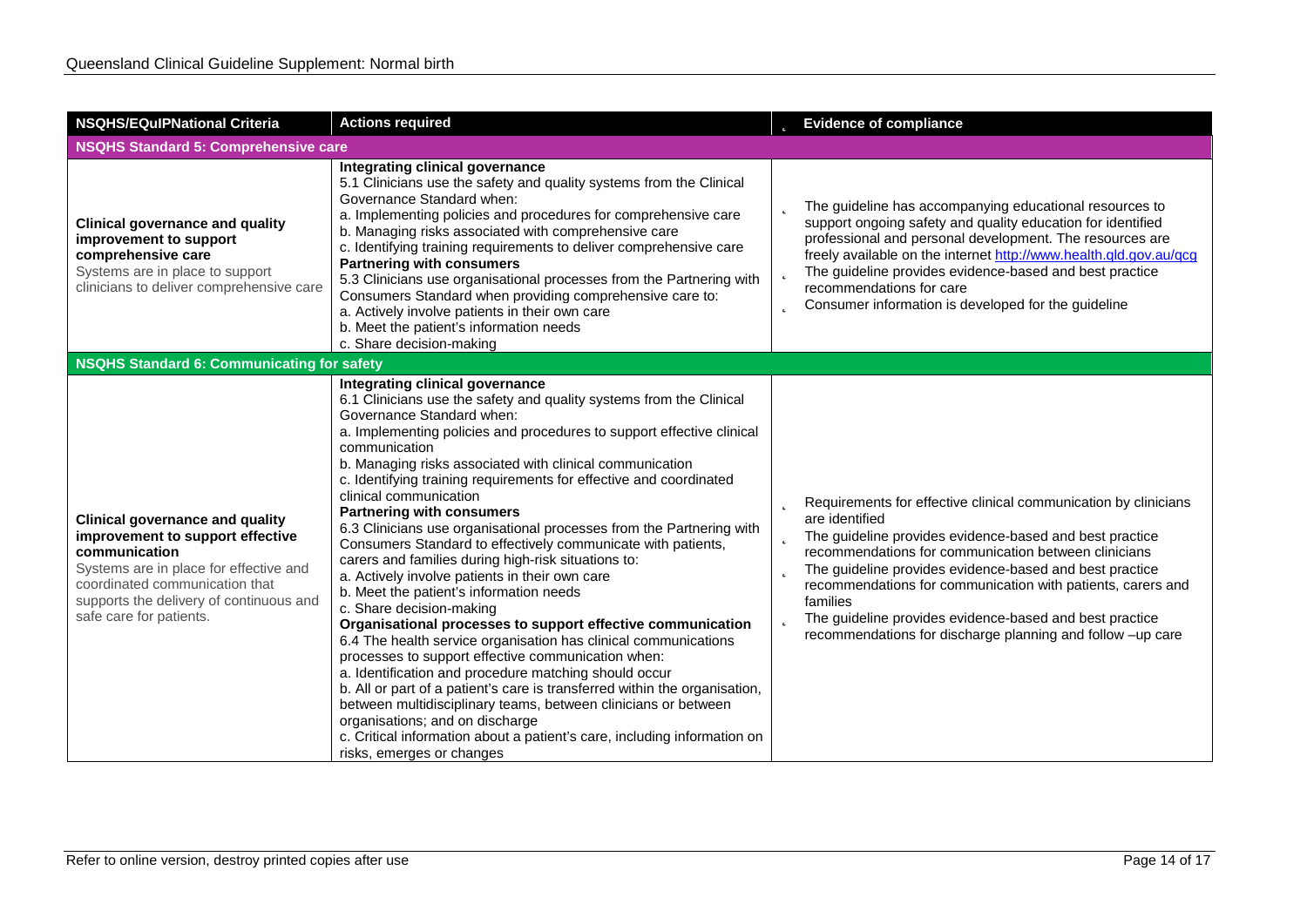| <b>NSQHS/EQulPNational Criteria</b>                                                                                                                                                            | <b>Actions required</b>                                                                                                                                                                                                                                                                                                                                                                                                                                                                                                                                                                                                                                                                                                                                                                                                                                                                                                                                                                             |   | <b>b</b> Evidence of compliance                                                                                                                                                  |
|------------------------------------------------------------------------------------------------------------------------------------------------------------------------------------------------|-----------------------------------------------------------------------------------------------------------------------------------------------------------------------------------------------------------------------------------------------------------------------------------------------------------------------------------------------------------------------------------------------------------------------------------------------------------------------------------------------------------------------------------------------------------------------------------------------------------------------------------------------------------------------------------------------------------------------------------------------------------------------------------------------------------------------------------------------------------------------------------------------------------------------------------------------------------------------------------------------------|---|----------------------------------------------------------------------------------------------------------------------------------------------------------------------------------|
| NSQHS Standard 6: Communicating for safety (continued)                                                                                                                                         |                                                                                                                                                                                                                                                                                                                                                                                                                                                                                                                                                                                                                                                                                                                                                                                                                                                                                                                                                                                                     |   |                                                                                                                                                                                  |
| <b>Communication of critical</b><br>information<br>Systems to effectively communicate<br>critical information and risks when they<br>emerge or change are used to ensure<br>safe patient care. | <b>Communicating critical information</b><br>6.9 Clinicians and multidisciplinary teams use clinical<br>communication processes to effectively communicate critical<br>information, alerts and risks, in a timely way, when they emerge or<br>change to:<br>a. Clinicians who can make decisions about care<br>b. Patients, carers and families, in accordance with the wishes of the<br>patient<br>6.10 The health service organisation ensures that there are<br>communication processes for patients, carers and families to directly<br>communicate critical information and risks about care to clinicians                                                                                                                                                                                                                                                                                                                                                                                     |   | <b>b</b> Requirements for effective clinical communication of critical<br>information are identified<br><b>b</b> Requirements for escalation of care are identified              |
| <b>Communicating at clinical handover</b><br>Processes for structured clinical<br>handover are used to effectively<br>communicate about the health care of<br>patients.                        | <b>Clinical handover</b><br>6.7 The health service organisation, in collaboration with clinicians,<br>defines the:<br>a. Minimum information content to be communicated at clinical<br>handover, based on best-practice guidelines<br>b. Risks relevant to the service context and the particular needs of<br>patients, carers and families<br>c. Clinicians who are involved in the clinical handover<br>6.8 Clinicians use structured clinical handover processes that<br>include:<br>a. Preparing and scheduling clinical handover<br>b. Having the relevant information at clinical handover<br>c. Organising relevant clinicians and others to participate in clinical<br>handover<br>d. Being aware of the patient's goals and preferences<br>e. Supporting patients, carers and families to be involved in clinical<br>handover, in accordance with the wishes of the patient<br>f. Ensuring that clinical handover results in the transfer of<br>responsibility and accountability for care | b | The guideline acknowledges the need for local protocols to<br>support transfer of information, professional responsibility and<br>accountability for some or all aspects of care |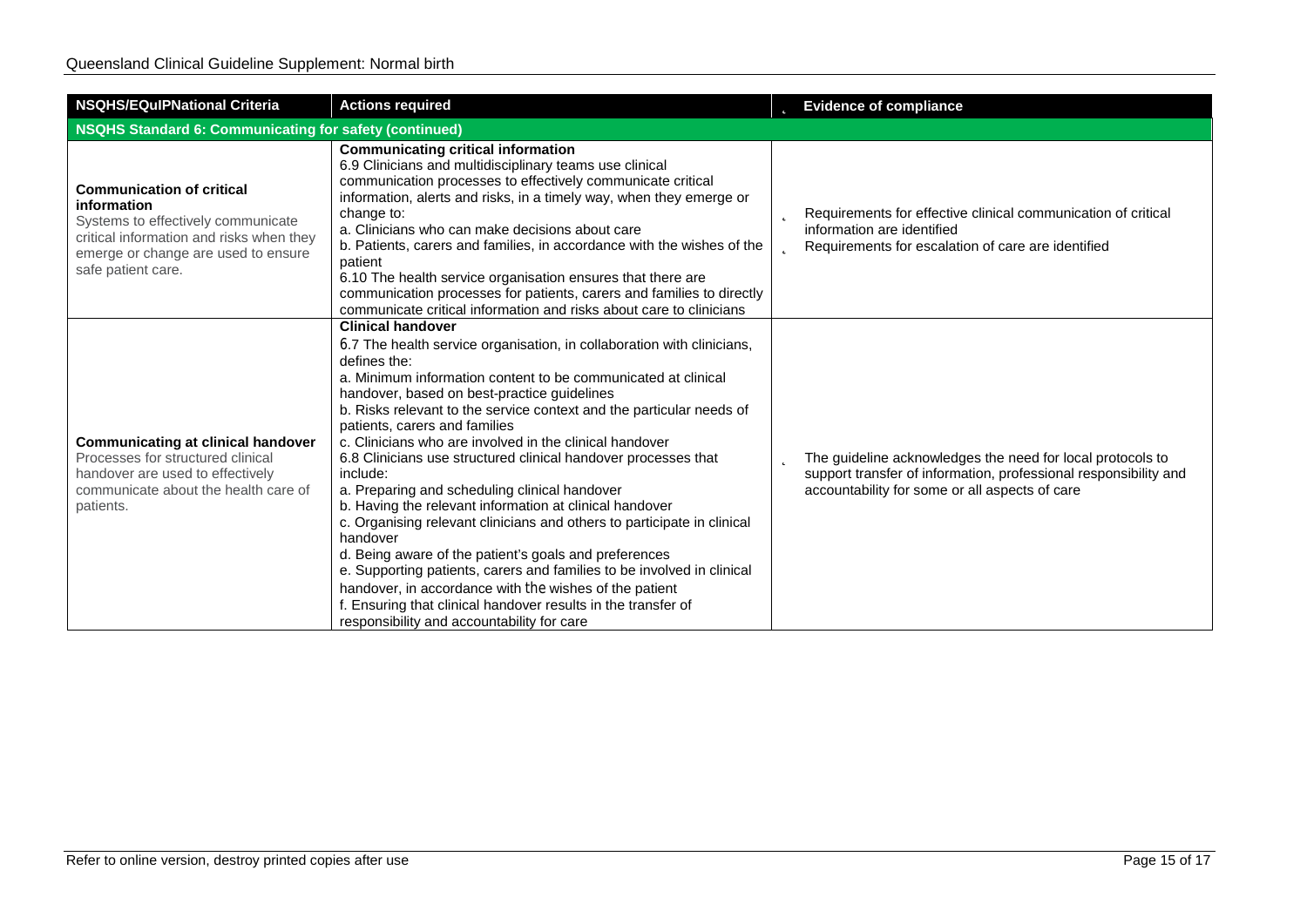| <b>NSQHS/EQulPNational Criteria</b>                                                                                                                                                                                                                                                                | <b>Actions required</b>                                                                                                                                                                                                                                                                                                                                                                                                                                                                                                                                                                                                                                                                                                                                                                                                                                                                                                                                                                                                                                                                                                                                                                                                              | <b>b</b> Evidence of compliance                                                                                                                                                                                                                                                       |  |  |
|----------------------------------------------------------------------------------------------------------------------------------------------------------------------------------------------------------------------------------------------------------------------------------------------------|--------------------------------------------------------------------------------------------------------------------------------------------------------------------------------------------------------------------------------------------------------------------------------------------------------------------------------------------------------------------------------------------------------------------------------------------------------------------------------------------------------------------------------------------------------------------------------------------------------------------------------------------------------------------------------------------------------------------------------------------------------------------------------------------------------------------------------------------------------------------------------------------------------------------------------------------------------------------------------------------------------------------------------------------------------------------------------------------------------------------------------------------------------------------------------------------------------------------------------------|---------------------------------------------------------------------------------------------------------------------------------------------------------------------------------------------------------------------------------------------------------------------------------------|--|--|
|                                                                                                                                                                                                                                                                                                    | NSQHS Standard 8: Recognising and responding to acute deterioration                                                                                                                                                                                                                                                                                                                                                                                                                                                                                                                                                                                                                                                                                                                                                                                                                                                                                                                                                                                                                                                                                                                                                                  |                                                                                                                                                                                                                                                                                       |  |  |
| <b>Clinical governance and quality</b><br>improvement to support recognition<br>and response systems<br>Organisation-wide systems are used to<br>support and promote detection and<br>recognition of acute deterioration, and<br>the response to patients whose<br>condition acutely deteriorates. | Integrating clinical governance<br>8.1 Clinicians use the safety and quality systems from the Clinical<br>Governance Standard when:<br>a. Implementing policies and procedures for recognising and<br>responding to acute deterioration<br>b. Managing risks associated with recognising and responding to<br>acute deterioration<br>c. Identifying training requirements for recognising and responding<br>to acute deterioration<br><b>Partnering with consumers</b><br>8.3 Clinicians use organisational processes from the Partnering with<br>Consumers Standard when recognising and responding to acute<br>deterioration to:<br>a. Actively involve patients in their own care<br>b. Meet the patient's information needs<br>c. Share decision-making<br>Recognising acute deterioration<br>8.4 The health service organisation has processes for clinicians to<br>detect acute physiological deterioration that require clinicians to:<br>a. Document individualised vital sign monitoring plans<br>b. Monitor patients as required by their individualised monitoring<br>plan<br>c. Graphically document and track changes in agreed observations<br>to detect acute deterioration over time, as appropriate for the patient | The guideline is consistent with National Consensus statements<br>recommendations<br>The guideline recommends use of tools consistent with the<br>Þ<br>principles of recognising and responding to clinical deterioration<br>Consumer information is developed for the guideline<br>Þ |  |  |
| <b>EQuIP Standard 12 Provision of care</b>                                                                                                                                                                                                                                                         |                                                                                                                                                                                                                                                                                                                                                                                                                                                                                                                                                                                                                                                                                                                                                                                                                                                                                                                                                                                                                                                                                                                                                                                                                                      |                                                                                                                                                                                                                                                                                       |  |  |
| <b>Criterion 1: Assessment and care</b><br>planning<br>12.1 Ensuring assessment is<br>comprehensive and based upon current<br>professional standards and evidence<br>based practice                                                                                                                | 12.1.1 Guidelines are available and accessible by staff to assess<br>physical, spiritual, cultural, physiological and social health promotion<br>needs                                                                                                                                                                                                                                                                                                                                                                                                                                                                                                                                                                                                                                                                                                                                                                                                                                                                                                                                                                                                                                                                               | Assessment and care appropriate to the cohort of patients is<br>Þ<br>identified in the quideline<br>The guideline is based on the best available evidence<br>b                                                                                                                        |  |  |